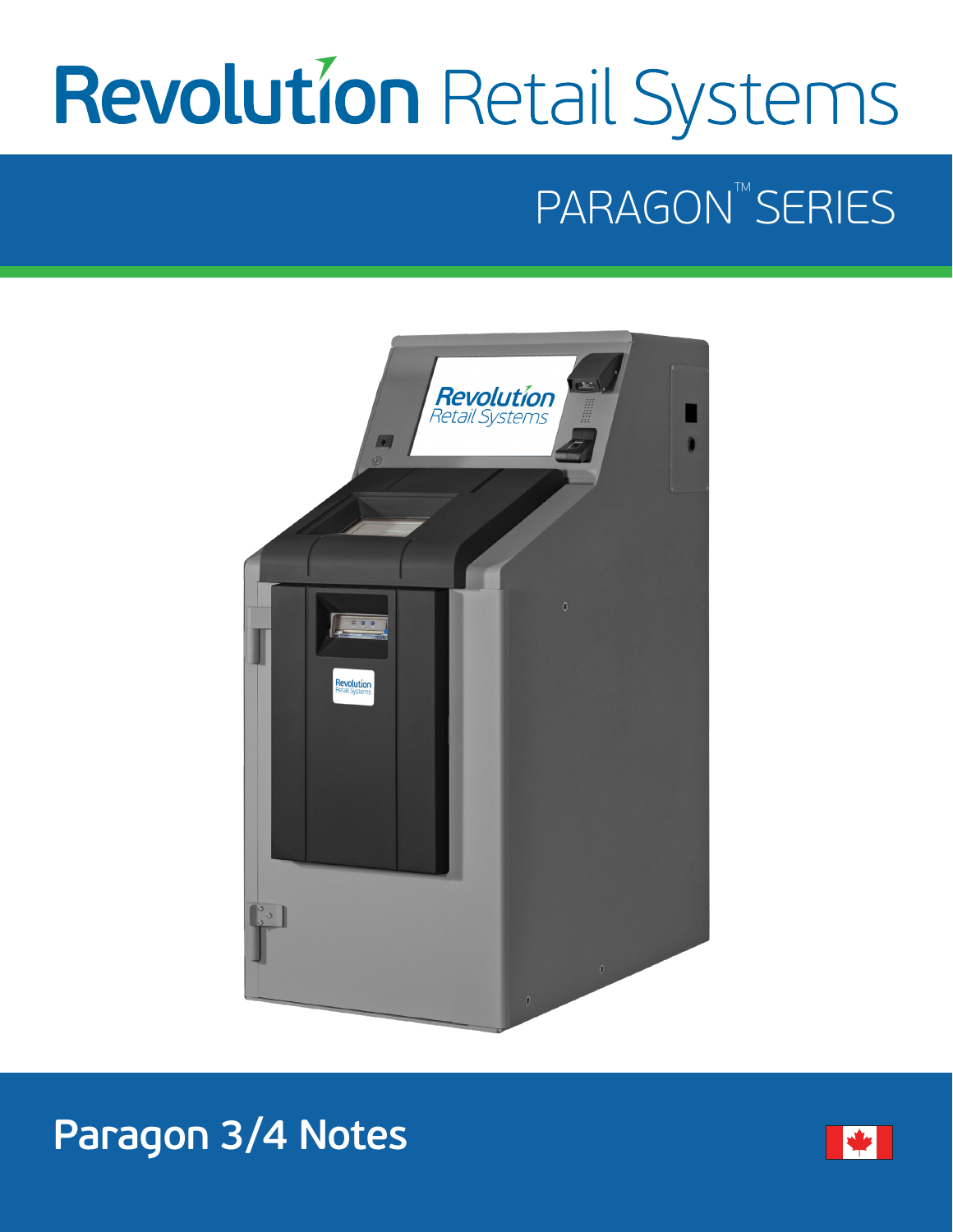# **PARAGON™SERIES**



Paragon 3/4 Notes

#### HARDWARE FEATURES:

- Closed Loop Architecture of Notes; No Manual Intervention Required
- Lockable Deposit Cassette
- "Fitness Sort" on Recycled Notes
- Flexible Note Orientation (No Need to Separate or Face Notes)
- Pocket Note Acceptor Handles Large Bundles of Notes
- Scalable Platform
- Continuous 24/7 Monitoring
- Integrated Printer
- Integrated Till Check In/Out Scanner Optional
- Integrated Fingerprint Reader Biometrics Optional
- Uninterruptible Power Supply

#### SOFTWARE FEATURES:

- PCI Compliant
- REACH<sup>™</sup> Remote Monitoring Solutions for Tech Support
- Real Time Cash/Coin Level Monitoring
- Scalable Cluster Format
- Reporting Standard or Custom
- Lane and/or Clerk Accountability
- Tills and Drop Bags Automatically Traced to a Specific User by Utilizing Bar-Coding
- Multiple Tills per Register/Lane
- Configurable User Permission Levels for Machine Access
- Multiple User Authentication Schemes (Log-in and PIN, or Biometrics)
- Automatic Prompting of Periodic Password **Changes**
- Customized Programming of ID Cards
- Track Monies Outside of Unit with External Vault Fund Function
- Guided Deposit Preparation: Automatically Calculates and Moves Deposit to Courier Cassette
- Automatic End of Day Reporting
- Courier Specific Log-In Menu
- Video Troubleshooting Tips
- Video Guidance for System Operation

#### FEATURE CAPABILITY:

- Ability to Integrate with POS System
- Same Day Credit on Deposit (Provisional Credit)

## **Revolution Retail Systems**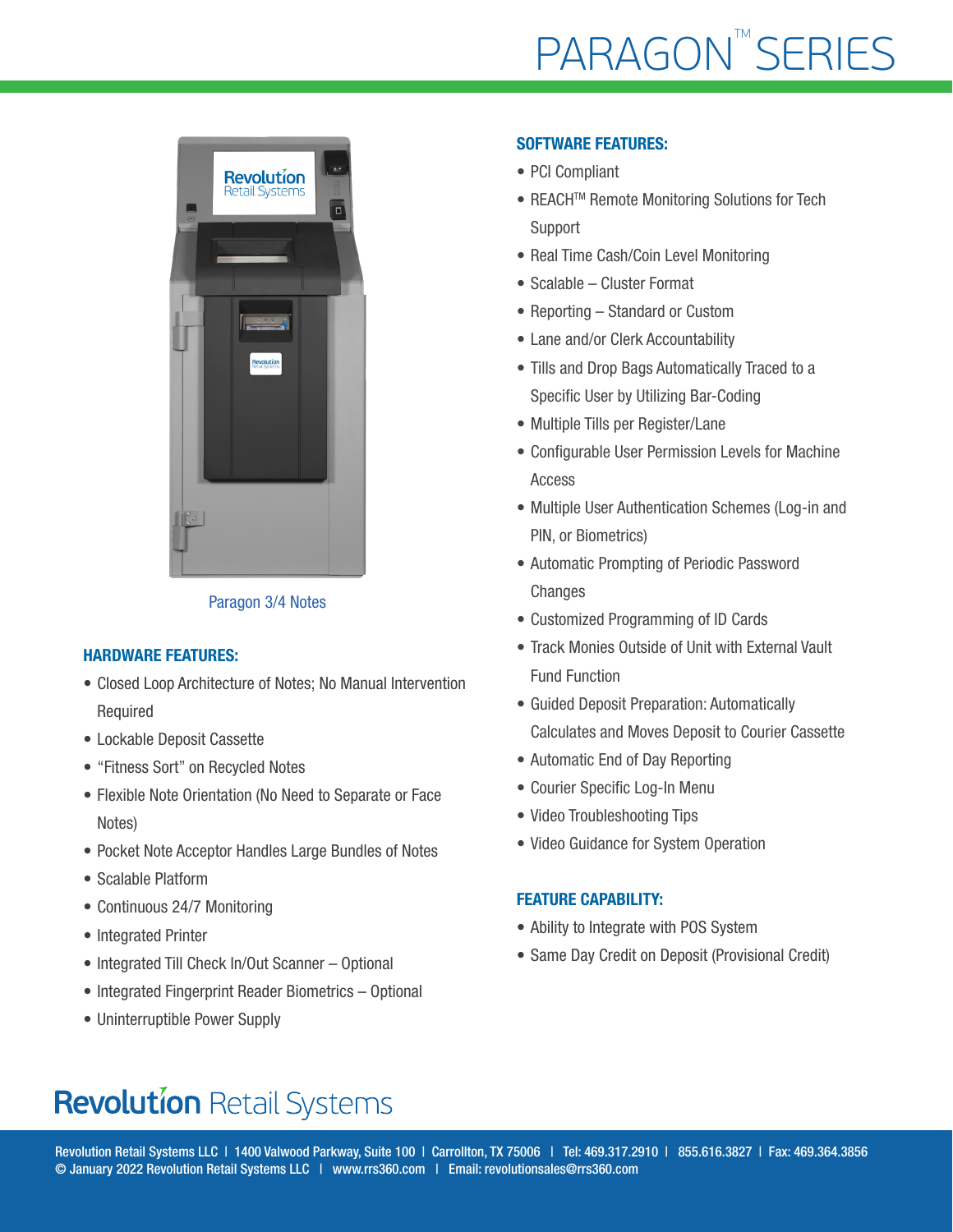## **SPECIFICATIONS**

| Physical Characteristics (nominal):                       | Paragon <sub>3</sub>             | Paragon 4                        |
|-----------------------------------------------------------|----------------------------------|----------------------------------|
| Height                                                    | 48.78"<br>$(1239.1$ mm $)$       | 48.78"<br>$(1239.1$ mm $)$       |
| Width                                                     | 20.73"<br>$(526.5$ mm $)$        | 20.73"<br>$(526.5$ mm $)$        |
| Depth (install depth)                                     | 36.64"<br>$(930.6$ mm)           | 36.64"<br>$(930.6$ mm)           |
| Weight (empty)                                            | 1,000 lbs.<br>$(454 \text{ kg})$ | 1,000 lbs.<br>$(454 \text{ kg})$ |
| <b>Device Configuration:</b>                              |                                  |                                  |
| Number of Recycle Cassettes                               | 3                                | $\overline{4}$                   |
| Number of Deposit Cassettes                               | 1                                | 1                                |
| Notes:                                                    |                                  |                                  |
| Capacity per Cassette (approximate):                      |                                  |                                  |
| <b>Recycle Cassette</b>                                   | 2,700 notes                      | 2,700 notes                      |
| <b>Deposit Cassette</b>                                   | 2,700 notes                      | 2,700 notes                      |
| <b>Total Capacity of Notes</b>                            | 10,800 notes                     | 13,500 notes                     |
| Processing:                                               |                                  |                                  |
| <b>Bulk Note Acceptor</b><br>Note Processing Speed In/Out | 8 notes/sec                      | 8 notes/sec                      |
| Recycle up to                                             | (3)<br>denominations             | (4)<br>denominations             |

## **Revolution Retail Systems**

Revolution Retail Systems LLC | 1400 Valwood Parkway, Suite 100 | Carrollton, TX 75006 | Tel: 469.317.2910 | 855.616.3827 | Fax: 469.364.3856 © January 2022 Revolution Retail Systems LLC | www.rrs360.com | Email: revolutionsales@rrs360.com